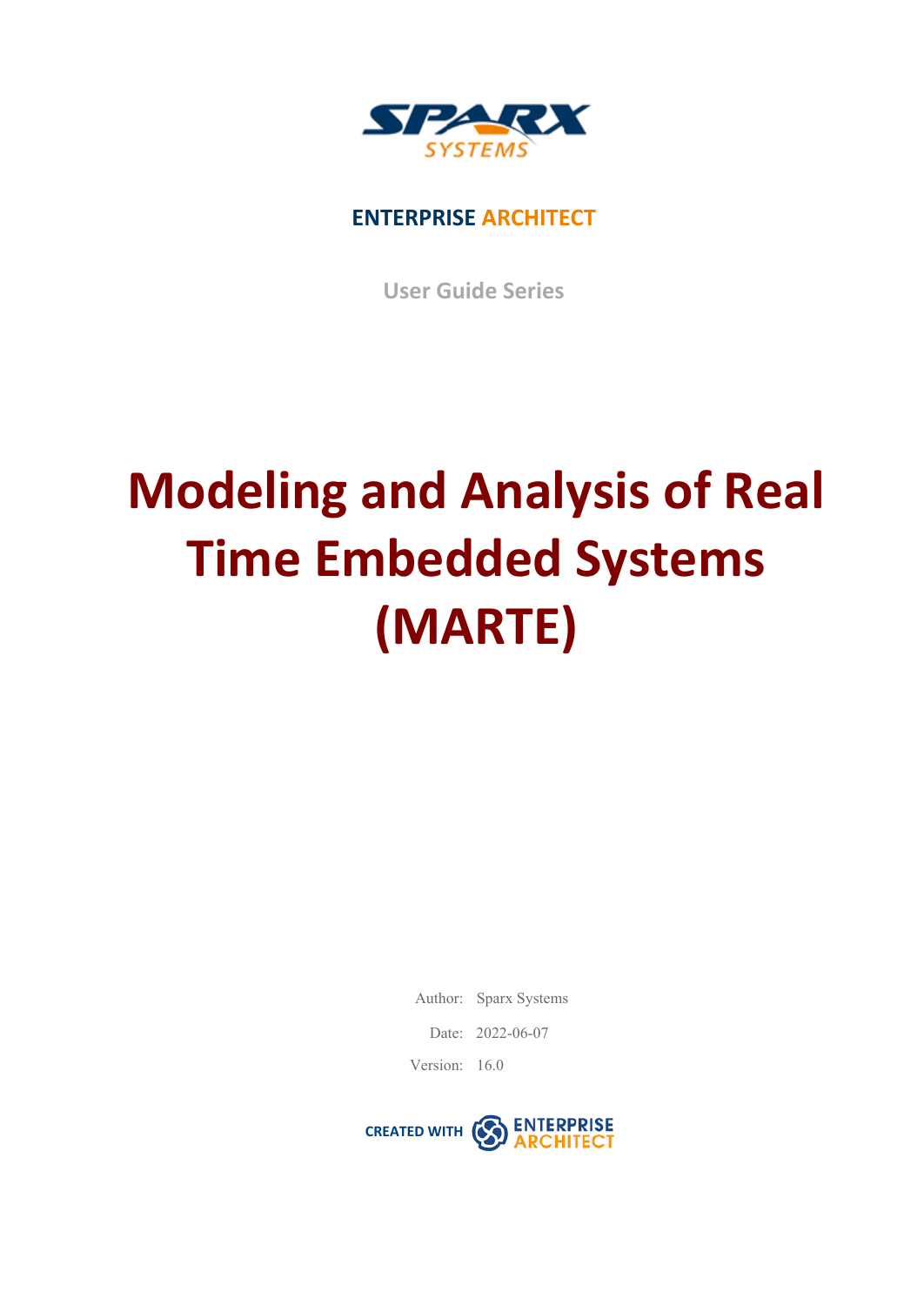## **Table of Contents**

Modeling and Analysis of Real Time Embedded Systems (MARTE)<br>3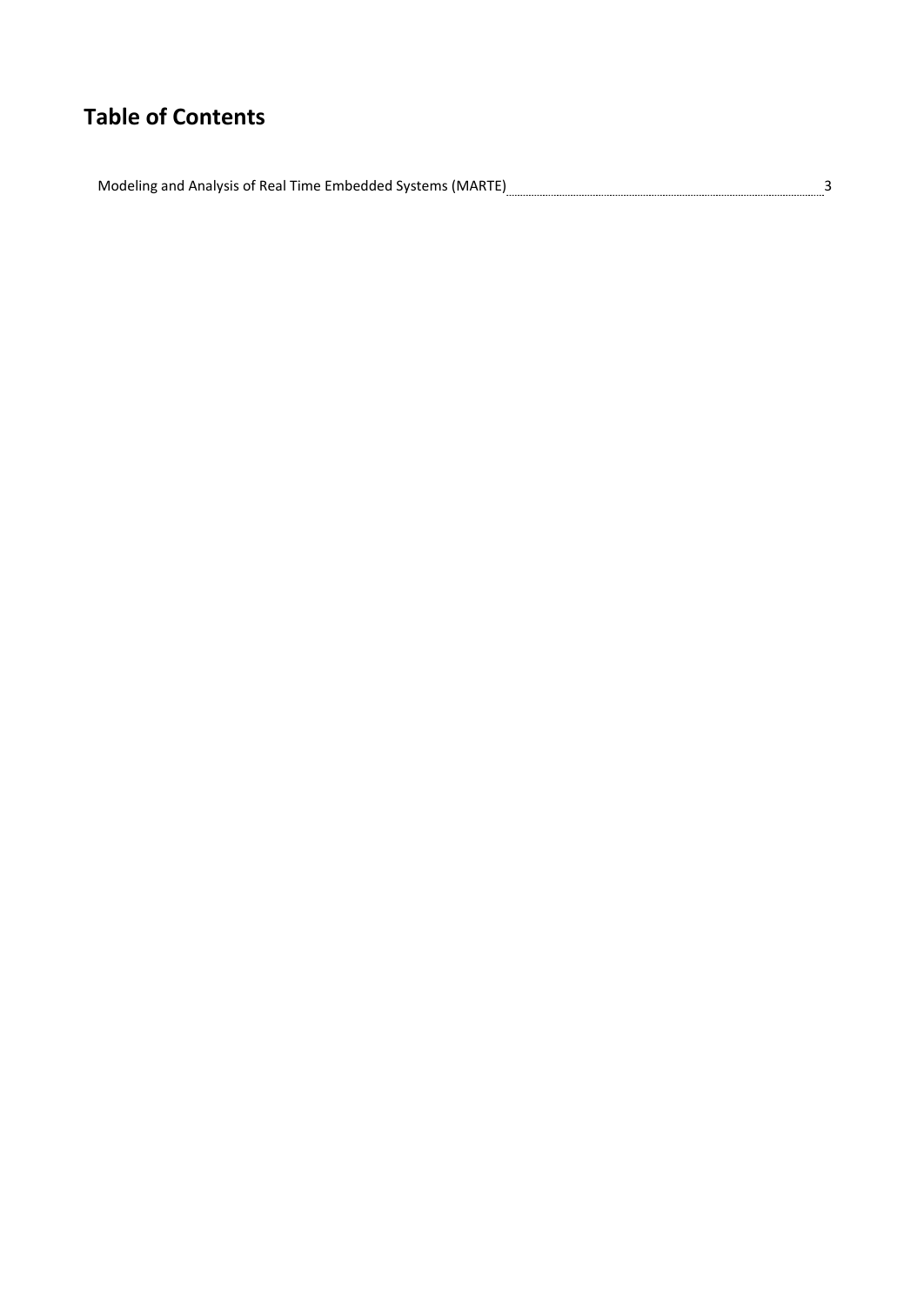## **Modeling and Analysis of Real Time Embedded Systems (MARTE)**

The OMG Modeling for Real Time Embedded Systems (MARTE) UML profile adds capabilities to UML for model-driven development of Real Time and Embedded Systems (RTESs) including their software and hardware aspects.

RTESs are mainly used in critical domains where high system dependability is required and expected. The behavior of RTESs is driven by their environment and is used in critical domains where unsafe conditions, posing threat to human life or environment, can be caused by failures of the RTES being tested.

These systems typically work in environments with large numbers of interacting components.



Figure 11.8 - Allocation of Unix processes OMG specification Formal/2011-06-02 UML Profile for MARTE

From Release 15.0, Enterprise Architect delivers support for the OMG's MARTE profile. It:

- Provides a foundation for transformation from UML models into a variety of analysis models
- Addresses the modeling of RTES software or hardware and their shared relationships, and the annotation of